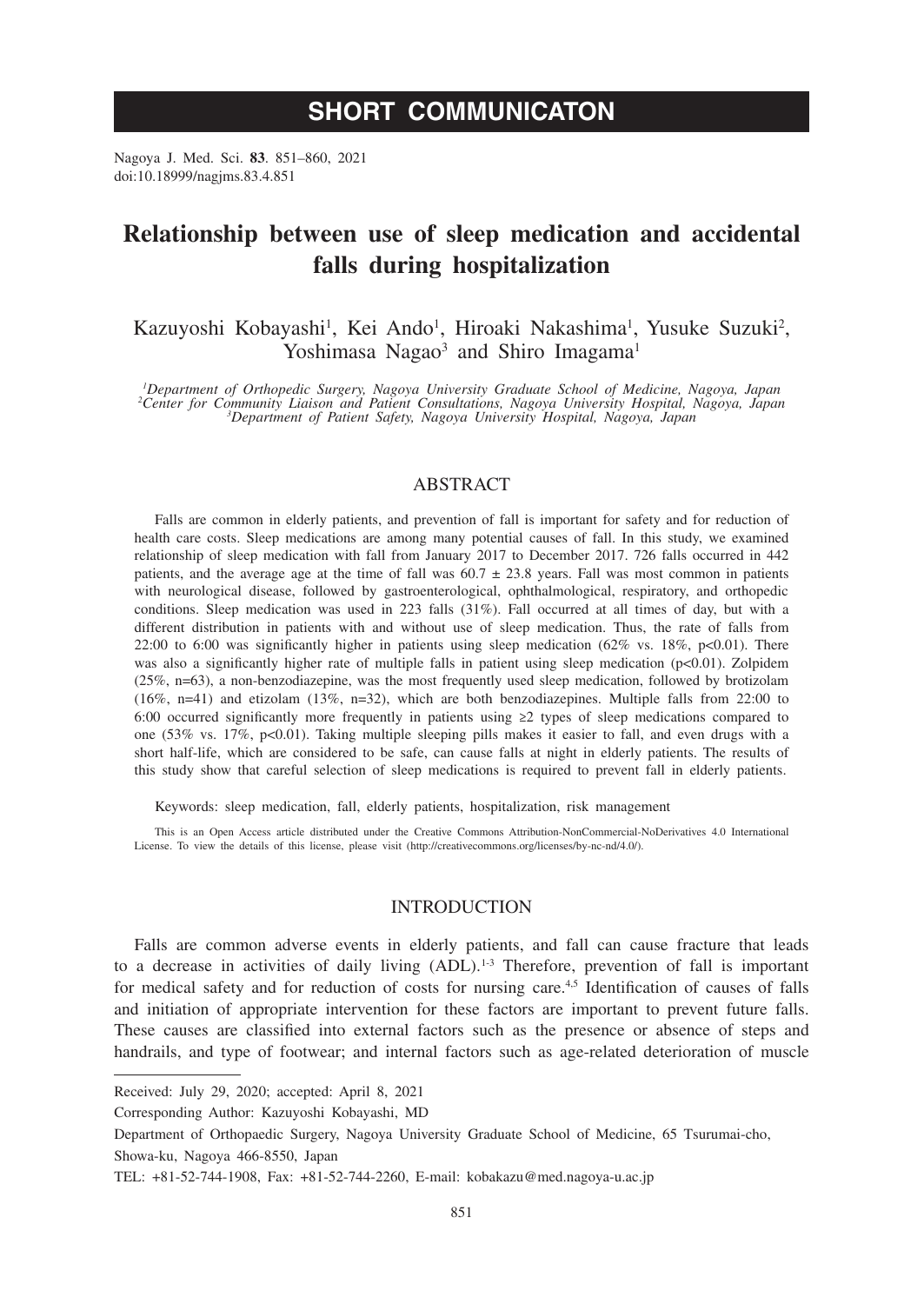strength, visual acuity and hearing, and drug resistance.

The number of medications taken and use of sleep medication are also associated with falls.<sup>6,7</sup> The rate of use of sleep medications is high in elderly people due to an increase in sleep disorders with aging.<sup>8</sup> These include sleep onset disorder, mid-wake awakening, early awakening, and deep sleep disorder; thus, sleep medications are used for a wide variety of indications. It is clear that fall occurs due to complex involvement of many factors. Sleep medication for outpatients is important, but data from inpatients with a constant environment may be more useful for defining the relationship between fall and sleep medication. Thus, the purpose of the study was to examine the relationship of sleep medication with accidental fall in inpatients using data from fall incident reports.

#### MATERIALS AND METHODS

A total of 726 fall cases among admitted patients at our hospital from January 2017 to December 2017 were included in the analysis. The 726 falls (455 males, 271 females) occurred in 442 patients, and the average age at the time of a fall was  $60.7 \pm 23.8$  years. The incidents of fall were examined retrospectively using a database in the hospital event reporting system. At our hospital, a clinical error or event is submitted as an incident or event report, regardless of whether it results in harm to a patient. A web-based reporting system is used to maintain anonymity and produce a blame-free system. This approach facilitates easy access for reporting, a shorter data entry time, better legibility of reports, and immediate information sharing among hospital staff. All reports are submitted to the patient safety management office for analysis, and these reports are used to develop measures for future improvements.

A fall was defined as an involuntary change of posture whereby a patient ended up lying on the floor. All patients with a fall were subsequently followed up until discharge. Demographic data (incidence of fall, sex, and age), time of occurrence, location of occurrence, and type of sleep medications were obtained from the database. The protocol of the study was approved by the Ethics Committee of Nagoya University Graduate School of Medicine.

For assessment of fall risk, we used a fall risk score that was originally developed by our fall working group. This score was evaluated routinely on admission, in each week of hospitalization, at the time of a fall, and as the medical condition changed. The risk was determined using a fall assessment score sheet comprising 33 items, including age, history of fall, ADL, and cognition (Table 1). The sum of the scores for these items served as the risk score. Patients were classified as grade 1 (low risk), grade 2 (moderate risk), and grade 3 (high risk) based on scores of 0–5, 6–15, and ≥16 and including at least one of all the major items, respectively.

| Assessment             | <b>Yes</b> | No |  |
|------------------------|------------|----|--|
| Past history           |            |    |  |
| History of fall        |            |    |  |
| History of syncope     |            |    |  |
| History of convulsions |            |    |  |
| Impairment             |            |    |  |
| Visual impairment      |            |    |  |
|                        |            |    |  |

Table 1 Risk assessment score sheet a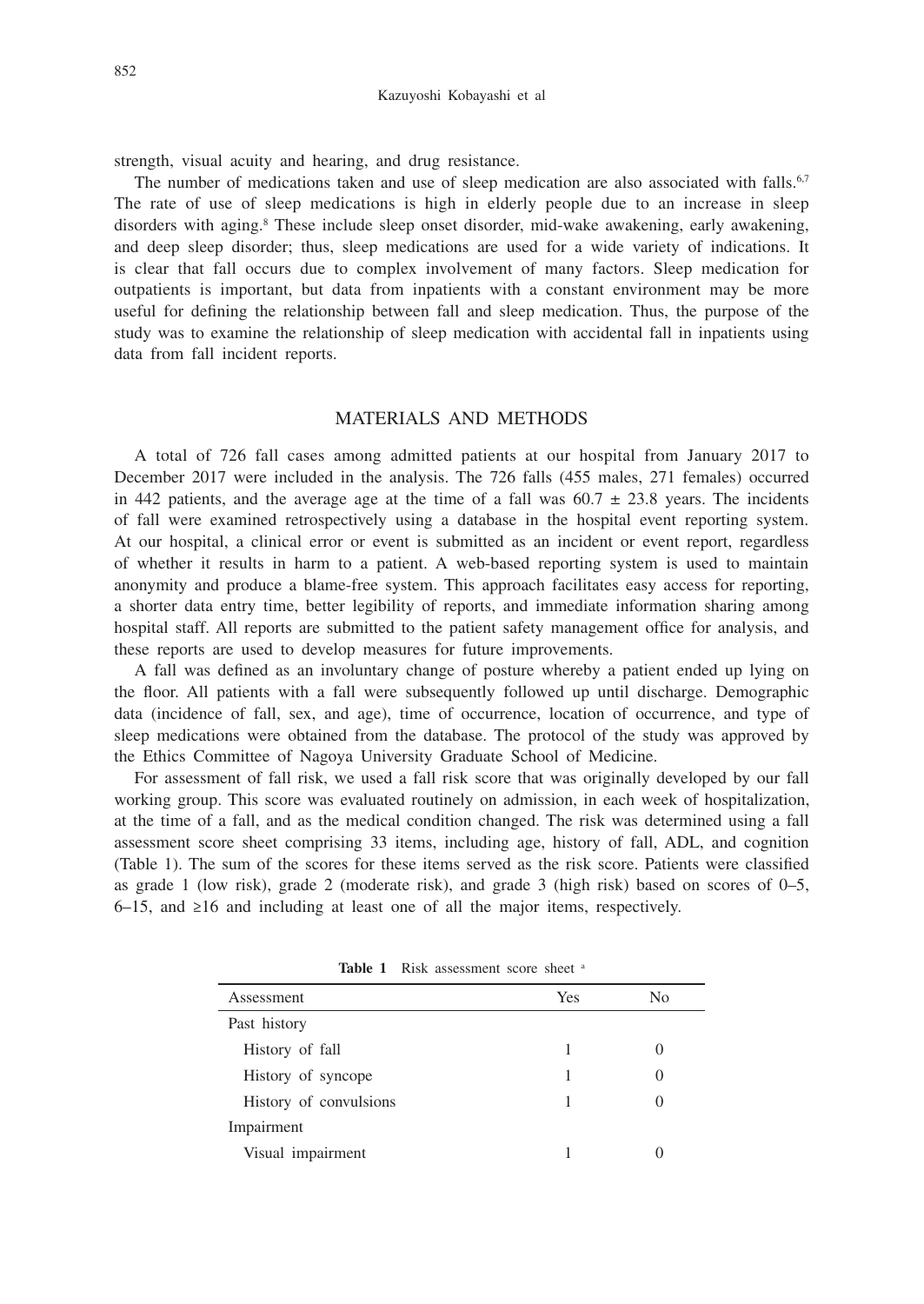| Hearing impairment            | $\mathbf{1}$ | $\overline{0}$   |
|-------------------------------|--------------|------------------|
| Vertigo                       | 1            | $\theta$         |
| Mobility                      |              |                  |
| Wheelchair                    | 1            | $\theta$         |
| Cane                          | 1            | $\overline{0}$   |
| Walker                        | 1            | $\theta$         |
| Need assistance               | 1            | $\theta$         |
| Cognition                     |              |                  |
| Disturbance of consciousness  | 1            | $\overline{0}$   |
| Restlessness                  | 1            | $\theta$         |
| Memory disturbance            | 1            | 0                |
| Decreased judgment            | 1            | 0                |
| Dysuria                       |              |                  |
| Incontinence                  | 1            | $\Omega$         |
| Frequent urination            | 1            | $\theta$         |
| Need helper                   | 1            | 0                |
| Go to bathroom often at night | 1            | 0                |
| Difficult to reach the toilet | 1            | $\theta$         |
| Drug use                      |              |                  |
| Sleeping pills                | 1            | $\theta$         |
| Psychotropic drugs            | 1            | 0                |
| Morphine                      | 1            | 0                |
| Painkiller                    | 1            | 0                |
| Antiparkinson drug            | 1            | 0                |
| Antihypertensive medication   | 1            | 0                |
| Anticancer agents             | 1            | $\Omega$         |
| Laxatives                     | 1            | $\overline{0}$   |
| Dysfunction                   |              |                  |
| Muscle weakness               | 1            | $\Omega$         |
| Paralysis, numbness           | 1            | $\Omega$         |
| <b>Dizziness</b>              | 1            | 0                |
| Bone malformation             | 1            | $\Omega$         |
| Rigidity                      | 1            | $\overline{0}$   |
| Brachybasia                   | 1            | $\boldsymbol{0}$ |

a Patients were classified into three groups: Grade 1 (low risk), Grade 2 (moderate risk), and Grade 3 (high risk) based on total scores of 0–5, 6–15, and ≥16 and including at least one item in each category, respectively.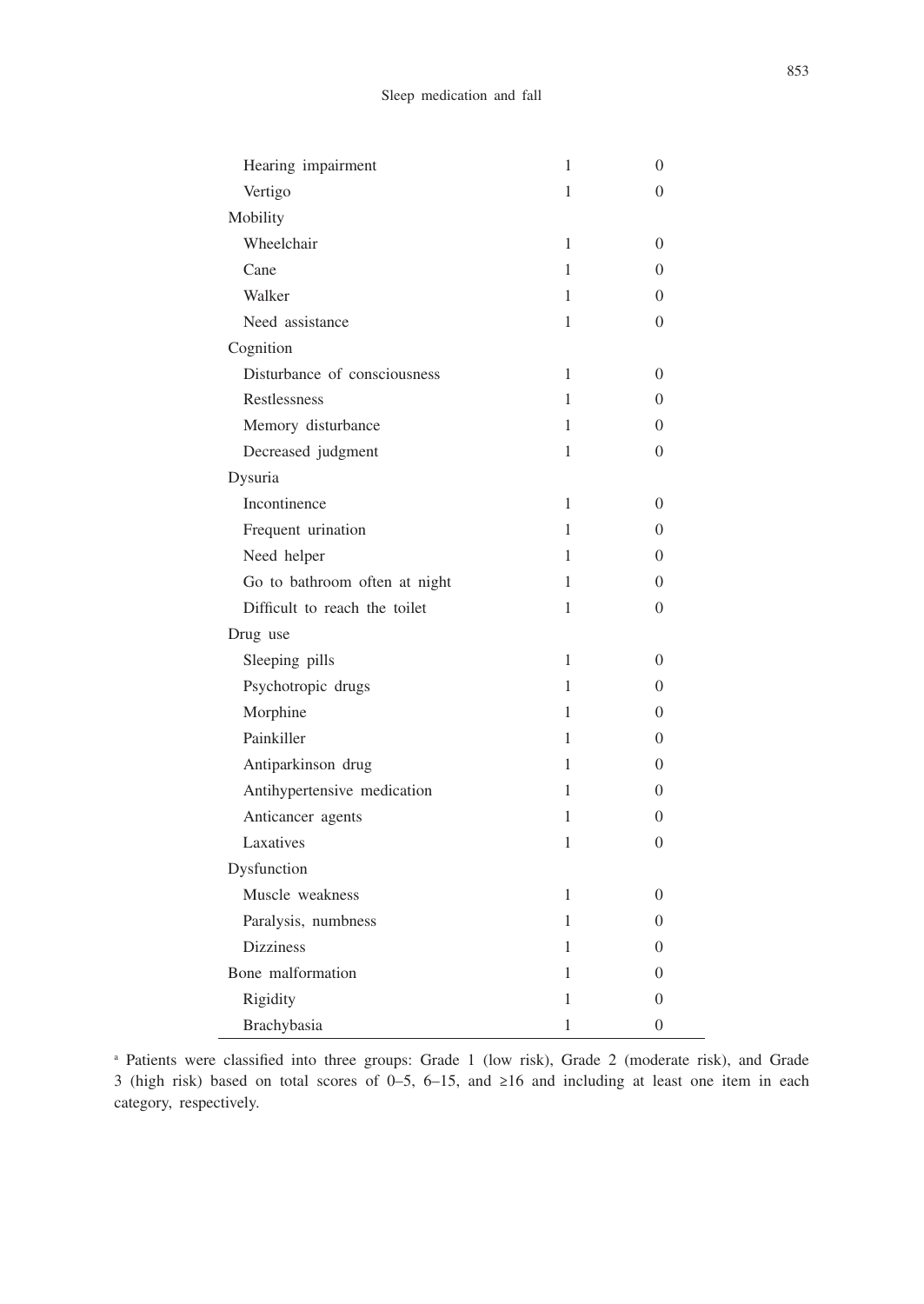Differences between two groups were analyzed by Mann-Whitney U test or Student t-test. All analyses were conducted using SPSS ver.25 for Window (IBM Inc., Chicago, IL), with  $p<0.05$ considered to be significant.

### RESULTS

The demographics of the patients with the 726 falls are shown in Table 2. Fall was most common in patients with neurological disease as the main primary disease, followed by gastroenterological, ophthalmological, respiratory, and orthopedic conditions. The fall risk scores placed 12%, 45%, and 43% of the patients in grades 1, 2 and 3, respectively; the location of most falls was in the hospital room (66%); and 51%, 38%, and 11% of patients had 1, 2 and ≥3 falls, respectively.

| Variable             | Cases           |
|----------------------|-----------------|
| Demographic          |                 |
| Falls (n)            | 726             |
| Age (years)          | $60.7 \pm 23.8$ |
| Sex (male/ female)   | 455/271         |
| Over 80 years of age | 19% (138)       |
| Over 60 years of age | 68% (493)       |
| Primary disease      |                 |
| Neurological         | 27\% (196)      |
| Gastroenterological  | 19% (138)       |
| Ophthalmology        | 12% (87)        |
| Respiratory          | 8% (58)         |
| Orthopedics          | 6% (44)         |
| Cardiac              | 5% (37)         |
| Pediatrics           | 5% (35)         |
| Otolaryngology       | 5% (34)         |
| Genecology           | 4% (29)         |
| Others               | 9% (68)         |
| Fall risk score      |                 |
| Grade 1              | $12\%$ (87)     |
| Grade 2              | 45% (327)       |
| Grade 3              | 43% (312)       |
| Location             |                 |
| Hospital room        | 66\% (479)      |
| Corridor             | 13\% (94)       |
| Restroom             | 8% (58)         |

**Table 2** Demographics and characteristics of cases of fall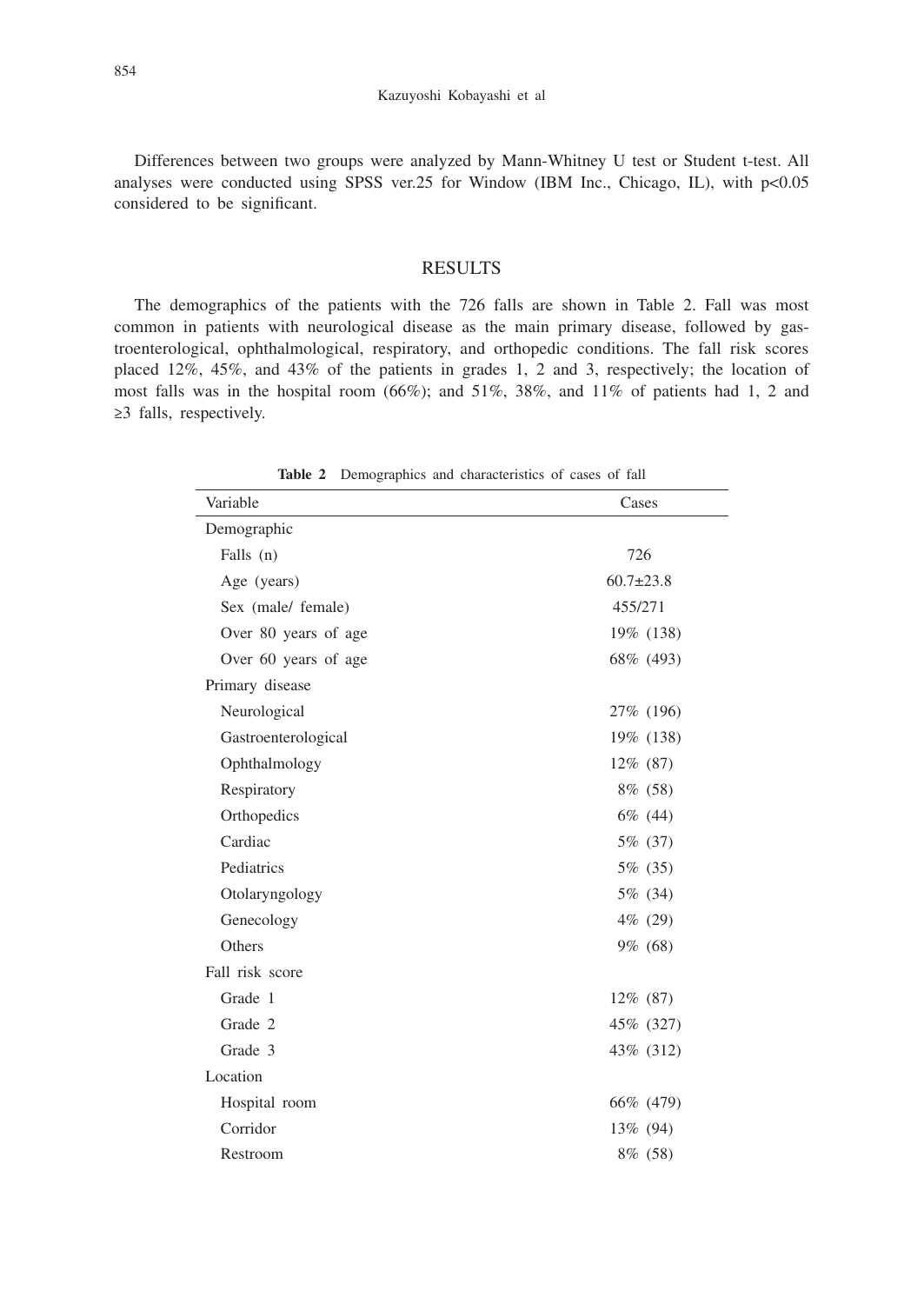| <b>Bathroom</b>               | 4\% (29)     |
|-------------------------------|--------------|
| Rehabilitation ward           | $2\%$ (15)   |
| <b>Others</b>                 | $7\%$ (51)   |
| Number of falls (per patient) |              |
| Once                          | 51\% (225)   |
| Twice                         | 38\% (170)   |
| Three or more times           | $11\%$ (47)  |
| Falls with sleep medication   | $31\%$ (223) |

Sleep medication was used in 223 falls (31%) (Table 2). The distribution of patients by age category is shown in Figure 1. Most falls involved patients in their 70s, followed by patients in their 80s and 60s (Figure 1). Fall occurred at all times, but with a different distribution in patients with and without use of sleep medication (Figure 2). The 228 falls from 22:00 to 6:00 included 139 falls with sleep medication (61%) (Figure 3A), and the rate of falls from 22:00 to 6:00 was significantly higher in patient using sleep medication  $(62\%$  vs. 18%, p<0.01) (Figure 3B).



Distribution of falls by age category.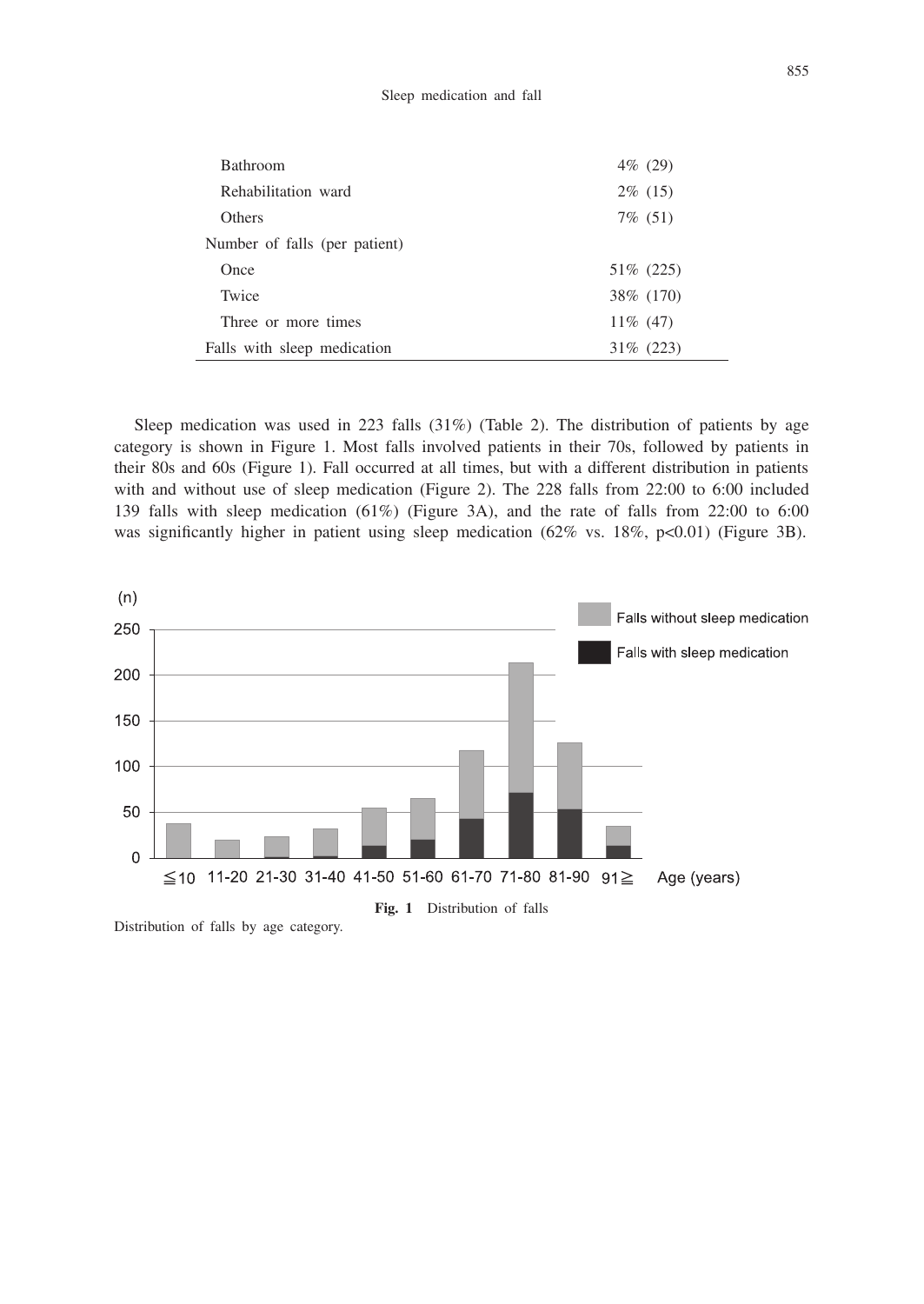

**Fig. 2** Trends of falls

Distribution of falls by time, including in patients with and without sleep medication.



**Fig. 3** Details of falls

Relationship between "fall from 22:00 to 6:00" and "sleep medication".

**Fig. 3A:** Rate of falls from 22:00 to 6:00 in patients with sleep medication.

**Fig. 3B:** Percentage of falls from 22:00 to 6:00 in patients with and without sleep medication (62% vs. 18%, p<0.01).

Use of sleep medication was significantly more frequent in patients over 60 and over 80 years old  $(p<0.01)$  (Table 3). There was a significantly higher rate of multiple falls in patients using sleep medication  $(p<0.01)$  (Table 4). The details of the sleep medication are shown in Table 5. Zolpidem (25%, n=63) was the most frequently used sleep medication, followed by brotizolam (16%, n=41) and etizolam (13%, n=32), including use of multiple medications. Multiple falls from 22:00 to 6:00 occurred significantly more frequently in patients using ≥2 types of sleep medications compared to those using one sleep medication  $(53\% \text{ vs. } 17\%, \text{ p} < 0.01)$  (Figure 4).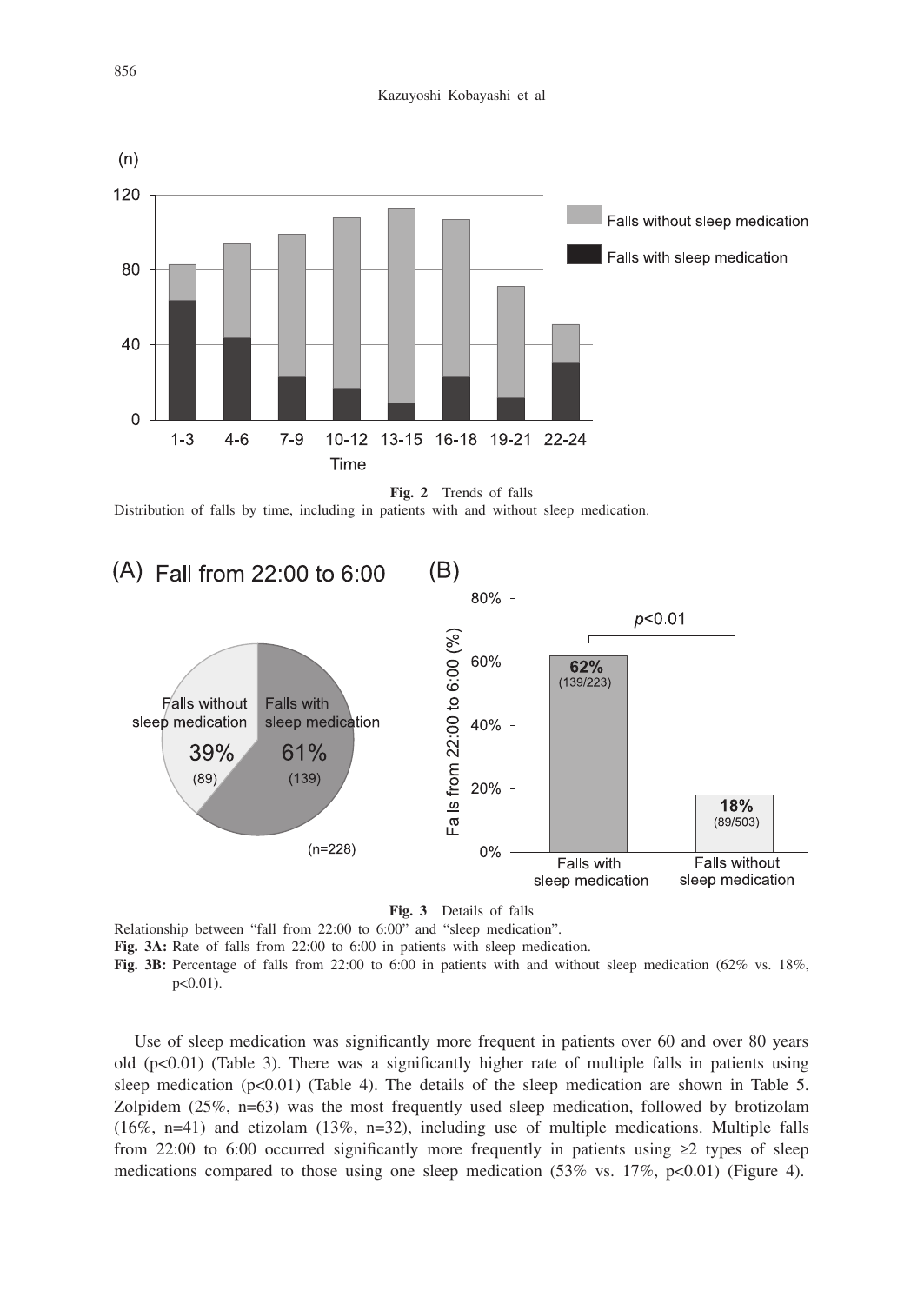| Variable             | Falls with<br>sleep medication<br>$(n=223)$ | Falls without<br>sleep medication<br>$(n=503)$ | $P$ value |
|----------------------|---------------------------------------------|------------------------------------------------|-----------|
| Demographic          |                                             |                                                |           |
| Age (years)          | $64.1 \pm 22.4$                             | $59.2 \pm 23.7$                                | < 0.05    |
| Female               | $36\%$ (80)                                 | 38\% (191)                                     | n.s.      |
| Over 80 years of age | $30\%$ (68)                                 | $18\%$ (93)                                    | < 0.01    |
| Over 60 years of age | 82\% (183)                                  | 62\% (310)                                     | < 0.01    |
| Fall risk score      |                                             |                                                |           |
| Grade I              | $11\%$ (26)                                 | $12\%$ (61)                                    | n.s.      |
| Grade II             | 46\% (103)                                  | 45\% (224)                                     | n.s.      |
| Grade III            | 42\% (94)                                   | 43\% (218)                                     | n.s.      |
| Location             |                                             |                                                |           |
| Hospital room        | 63\% (141)                                  | 67\% (338)                                     | n.s.      |
| Corridor             | $16\%$ (35)                                 | $12\%$ (59)                                    | n.s.      |
| Restroom             | $9\%$ (19)                                  | $8\%$ (39)                                     | n.s.      |
| Bathroom             | $4\%$ (9)                                   | 4\% (20)                                       | n.s.      |
| Rehabilitation ward  | $2\%$ (5)                                   | $2\%$ (10)                                     | n.s.      |
| Others               | 6\% (14)                                    | 7\% (37)                                       | n.s.      |

Table 3 Comparison of falls with and without use of sleep medication

**Table 4** Comparison of number of falls with and without use of sleep medication

| Variable                      | Patients with<br>sleep medication<br>$(n=127)$ | Patients without<br>sleep medication<br>$(n=315)$ | $P$ value |
|-------------------------------|------------------------------------------------|---------------------------------------------------|-----------|
| Number of falls (per patient) |                                                |                                                   |           |
| Once                          | 37\% (47)                                      | 57\% (178)                                        | < 0.01    |
| Twice                         | $39\%$ (50)                                    | 38\% (120)                                        | n.s.      |
| Three or more times           | $24\%$ (30)                                    | 5\% (17)                                          | < 0.01    |

**Table 5** Details of use of sleep medications in patients with falls

| Classification       | Drug name                                  | n           |
|----------------------|--------------------------------------------|-------------|
| Very short half-life | Zolpidem (Myslee®)                         | $25\%$ (63) |
|                      | Zopiclone (Amoban <sup>®)</sup>            | $8\%$ (21)  |
|                      | Eszopiclone (Lunesta®)                     | $8\%$ (19)  |
| Short half-life      | Brotizolam (Lendormin <sup>®)</sup>        | $16\%$ (41) |
|                      | Etizolam (Depas <sup>®)</sup> b            | 13\% (32)   |
|                      | Rilmazafone (Rhythmy $\circledR$ ) $\circ$ | 3% (7)      |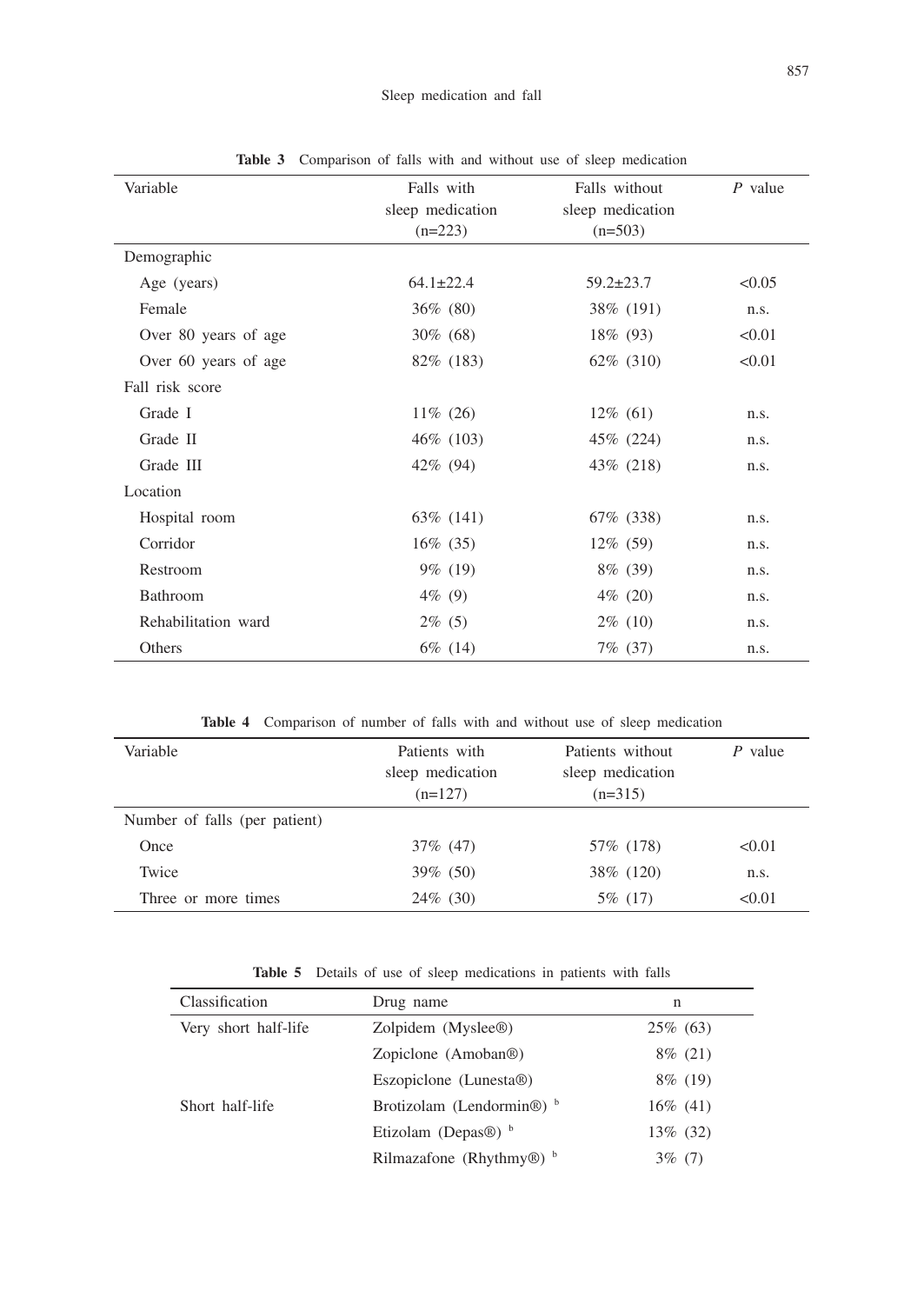| Intermediate half-life | Flunitrazepam (Silece <sup>®)</sup> b | $4\%$ (9)          |
|------------------------|---------------------------------------|--------------------|
|                        | Nitrazepam (Benzarin <sup>®)</sup>    | $2\%$ (4)          |
| Long half-life         | Quazepam (Doral $\circledR$ ) $\circ$ | $2\%$ (6)          |
| <b>Others</b>          | Ramelteon (Rozerem <sup>®)</sup>      | $12\%$ (29)        |
|                        | Suvorexant (Belsomra <sup>®)</sup>    | $8\%$ (19)         |
| Total                  |                                       | $250$ <sup>a</sup> |

a Overlap in some cases

b Benzodiazepine



**Fig. 4** Details of falls from 22:00 to 6:00 with sleep medication Percentage of ≥2 falls from 22:00 to 6:00 in patients with ≥2 and only 1 type of sleep medication (53% vs. 17%, p<0.01).

## DISCUSSION

Falls are a common health problem in elderly people, and in the adult population the incidence of fall increases with aging. We have previously shown a fall rate of 1.85% (3,925 / 212,617) for inpatients in all wards in our hospital from April 2012 to March 2017.<sup>2</sup> At admission to our hospital, nurses assess the potential for fall with patients and their families using a risk assessment score sheet, and a history of fall has a significant relationship with this fall risk score.<sup>1,3,4</sup> In our series,  $49\%$  of the patients had multiple falls; thus, in assessment of a patient who has previously fallen, it is important to examine the evaluation method from the perspective of preventing recurrence.

The most common sleep medication used in this study was zolpidem, which is in the non-benzodiazepine class, followed by brotizolam and etizolam, which are benzodiazepines. In previous reports, benzodiazepines have been found to increase the risk of falls and fractures,<sup>7,9</sup> and non-benzodiazepines are recommended for insomnia in elderly patients in the "Guidelines for proper use of sleep medication".10 However, several previous studies have also found a fall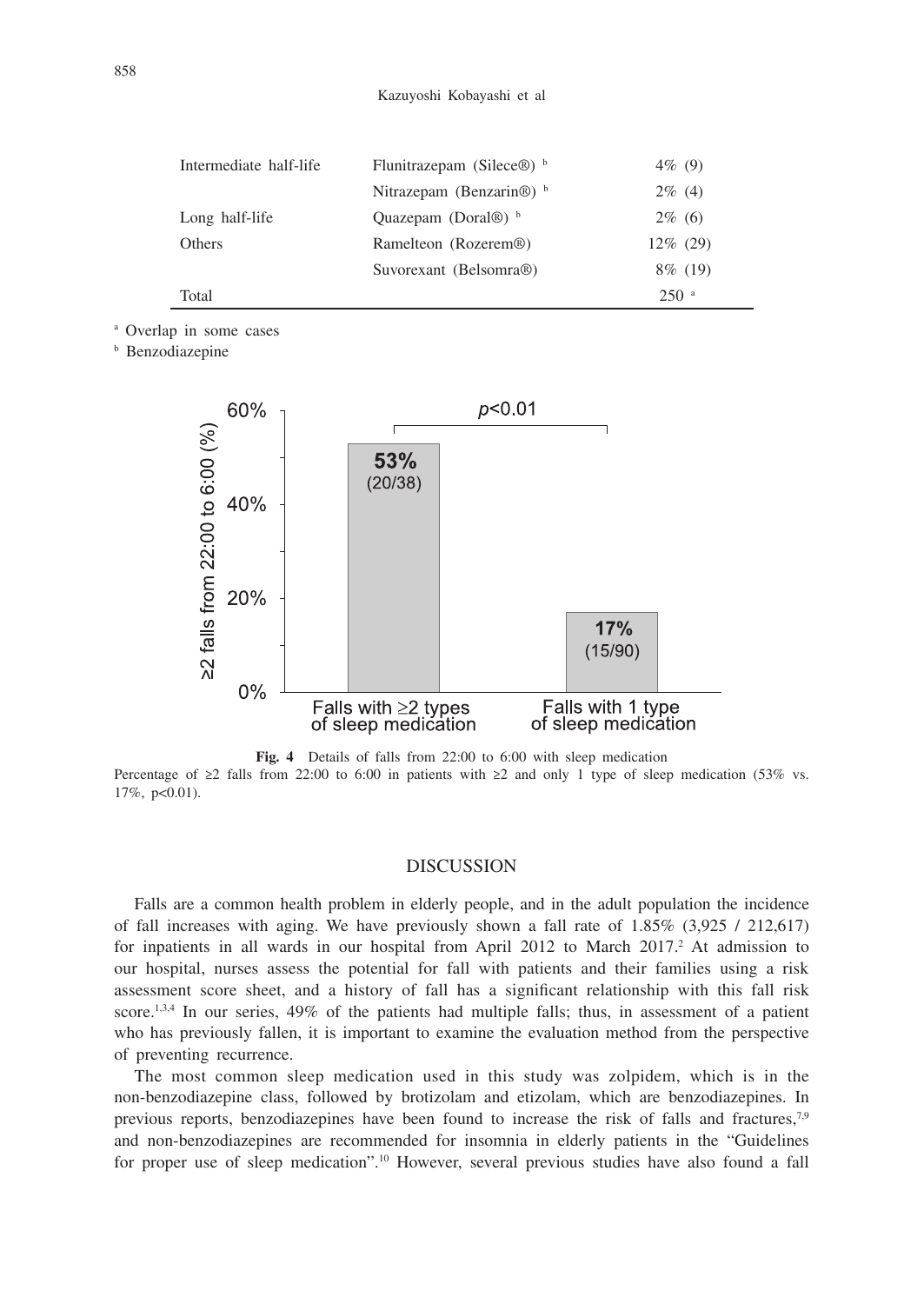859

risk with non-benzodiazepines.11,12 The results of the current study show that taking multiple sleep medications increases the risk of fall, and especially, the number of falls late at night and in the early morning increased significantly in patients who used multiple sleep medications. Thus, such patients should be especially careful about falls, and a combination of drugs should be used carefully. Also, as most sleep medications are metabolized in the liver, the effects of these drugs may be stronger in elderly patients due to their reduced metabolic function. For example, the half-life of zopiclone is 3.7 h, but this may be extended to as long as 16 h in elderly patients.13 The risk of fall may be increased by this extended half-life, and this should be considered in selection of sleep medication, particularly in elderly patients with impaired physiological function. Therefore, it is important to be aware that even short-half-life sleep medications such as zolpidem and zopiclone can cause falls at night, especially in elderly people. Even sleep medications previously thought to be unlikely to be related to fall may not always be safe for elderly people, and it is necessary to warn patients taking these drugs of the possibility of falls.

There are some limitations in this study. First, the sample size is small. Second, non-fall patients were not examined, and the fall risk rate of each drug could not be determined with certainty. For example, although zolpidem was taken most often by patients with falls, it has a very short half-life and a minor muscle relaxant action. Thus, it was not possible to conclude whether zolpidem alone was significantly associated with falls. Third, drugs other than sleep medication were not examined, and factors such as environment maintenance, which is another cause of falls, and use of slippers as footwear, were not fully examined. Furthermore, it was not possible to examine the percentage of people on prescribed sleep medication with fall or the behavior of those with fall at night. However, our investigation of the relationship of sleep medication with accidental fall indicated that use of sleep medications was associated with fall late at night and in the early morning, and that multiple medications also had a significant relationship with multiple falls in the same period. Therefore, sleep medications appear to have a large impact on fall. Taking multiple sleeping pills makes fall more likely, and even drugs with a short half-life, which are considered to be safe, can cause falls at night in elderly people. Although the study focused on the hospital environment, sleep medications are also prescribed for many patients in outpatient settings. In this context, we believe that our results are not limited to hospitalization, but may also apply to patients at home. The findings indicate the importance of selection of sleep medication to prevent fall in all patients. It is also necessary to warn elderly patients of the possibility of falls, especially with use of sleep medications.

### DISCLOSURE STATEMENT

Financial support was from institutional sources only. None of the authors have a conflict of interest to declare.

#### REFERENCES

- 1 Kobayashi K, Imagama S, Ando K, et al. Incidence and characteristics of accidental falls in hospitalization. *Nagoya J Med Sci*. 2017;79(3):291–298. doi:10.18999/nagjms.79.3.291.
- 2 Kobayashi K, Ando K, Inagaki Y, et al. Measures and effects on prevention of fall: the role of a fall working group at a university hospital. *Nagoya J Med Sci*. 2017;79(4):497–504. doi:10.18999/nagjms.79.4.497.
- 3 Kobayashi K, Imagama S, Ando K, et al. Analysis of falls that caused serious events in hospitalized patients. *Geriatr Gerontol Int*. 2017;17(12):2403–2406. doi:10.1111/ggi.13085.
- 4 Kobayashi K, Ando K, Inagaki Y, et al. Characteristics of falls in orthopedic patients during hospitalization. *Nagoya J Med Sci*. 2018;80(3):341–349. doi:10.18999/nagjms.80.3.341.